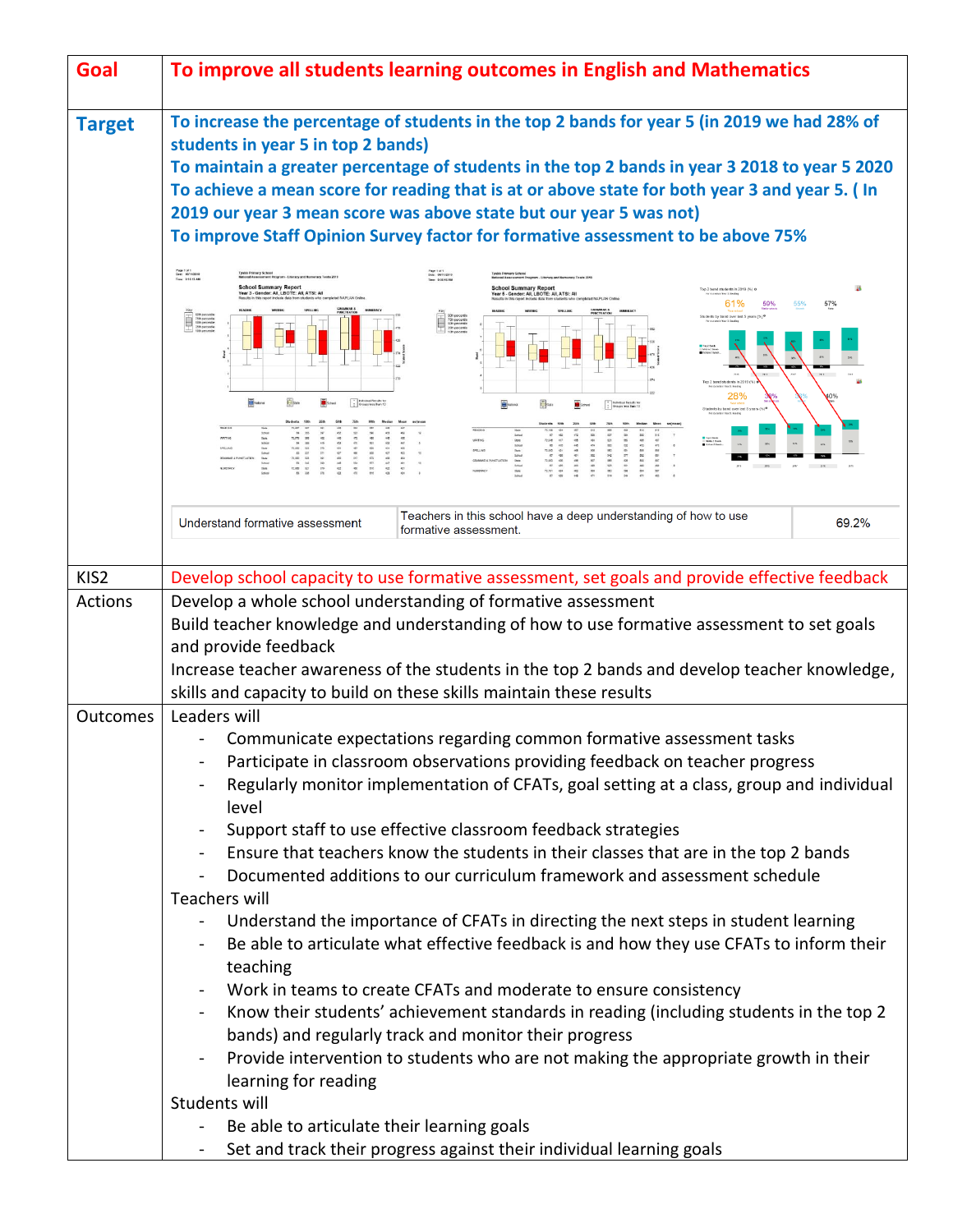| <b>Success</b> | Naplan: Improvements to Naplan results for reading as set in our targets                         |
|----------------|--------------------------------------------------------------------------------------------------|
| Indicators     |                                                                                                  |
|                | Staff Survey: Improvements to staff understanding of formative assessment                        |
|                |                                                                                                  |
|                | Leaders: minutes from meetings (staff, SIT and leadership), professional learning presentations, |
|                | notes from classroom observations, curriculum framework/assessment schedule updates              |
|                |                                                                                                  |
|                | Teachers: Formative assessment tasks/records, PDP notes reflecting on their progress in          |
|                | implementing formative assessment in reading, peer observations record, planning                 |
|                | documentation that shows differentiation, anecdotal notes, individual learning plans             |
|                | Students: Improvements to their Fountas and Pinnell levels, learning journals, personal goals,   |
|                | improvements to target areas of our Attitudes to School Survey                                   |
| Activities     | Provide Professional development for staff to build their curriculum knowledge and               |
|                | understanding of the teaching of reading, formative assessments and goal setting. Professional   |
|                | development to include:                                                                          |
|                | Effective feedback and formative assessment                                                      |
|                | Revisiting the Victorian curriculum in reading                                                   |
|                | Using the F&P running records to inform goal setting to direct teaching<br>$\blacksquare$        |
|                | Using the Fountas and Pinnell Literacy Continuum to ensure strategies taught are at an           |
|                | instructional level                                                                              |
|                | Independent reading and conferencing                                                             |
|                | Reading assessments to triangulate data eg conferencing, PAT reading                             |
|                | Development and implementation of common formative assessments in reading                        |
|                |                                                                                                  |
|                | Introduction of PAT reading assessment to improve accuracy of teacher judgement support          |
|                | staff in triangulating data                                                                      |
|                |                                                                                                  |
|                | Implement peer observations with a focus on formative assessment, goal setting and effective     |
|                | feedback to students on their reading                                                            |
|                |                                                                                                  |
|                | Classroom observations by our Learning Specialist and Leadership Team                            |
|                |                                                                                                  |
|                | PDP process directly related to school goals with this year's focus on the use of formative      |
|                | assessment to differentiate and guide teaching                                                   |
|                |                                                                                                  |
|                | Continued use of the PIVOT survey to provide teachers with student feedback in relation to       |
|                | their teaching                                                                                   |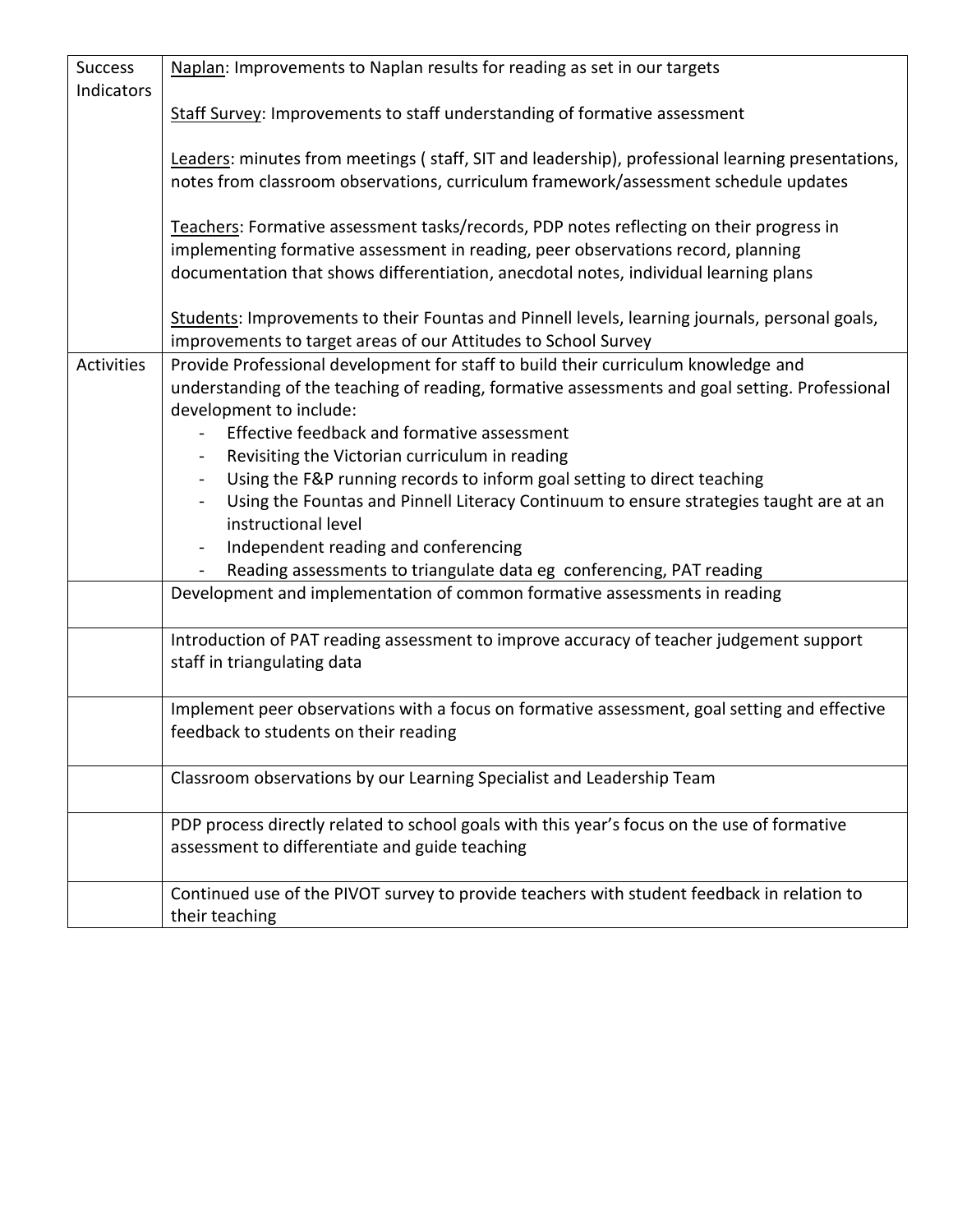| Goal             | To empower students to be confident and motivated learners                                                                                                                                                                                                                                                                                                                                                                                                                                                                                                                                                                                                                                                                                                                                                                                                                                                                                                                                                                                                                                                              |
|------------------|-------------------------------------------------------------------------------------------------------------------------------------------------------------------------------------------------------------------------------------------------------------------------------------------------------------------------------------------------------------------------------------------------------------------------------------------------------------------------------------------------------------------------------------------------------------------------------------------------------------------------------------------------------------------------------------------------------------------------------------------------------------------------------------------------------------------------------------------------------------------------------------------------------------------------------------------------------------------------------------------------------------------------------------------------------------------------------------------------------------------------|
|                  | who are actively engaged in their learning                                                                                                                                                                                                                                                                                                                                                                                                                                                                                                                                                                                                                                                                                                                                                                                                                                                                                                                                                                                                                                                                              |
| <b>Target</b>    | To improve our Attitudes to School Survey for Student Voice and<br>11%<br>13%<br><b>Agency to be above 80%</b><br>76%<br>Student<br>voice and<br>agency                                                                                                                                                                                                                                                                                                                                                                                                                                                                                                                                                                                                                                                                                                                                                                                                                                                                                                                                                                 |
| KIS <sub>2</sub> | To build understanding in the school community to embed student voice<br>agency and leadership                                                                                                                                                                                                                                                                                                                                                                                                                                                                                                                                                                                                                                                                                                                                                                                                                                                                                                                                                                                                                          |
| <b>Actions</b>   | Develop a whole school understanding of student voice, agency and<br>leadership<br>Identify and implement further student leadership opportunities<br>As per goal 1 build teacher capacity to use formative assessment to direct<br>their teaching and set personal goals that will build student agency over<br>their learning                                                                                                                                                                                                                                                                                                                                                                                                                                                                                                                                                                                                                                                                                                                                                                                         |
| Outcomes         | Leaders will<br>Be able to articulate the definition of student voice, agency and<br>leadership<br>Have built staff understanding of student voice and agency as per<br>amplify through professional development<br>Have met regularly with school captains and JSC leaders to seek<br>feedback and give voice<br>Ensure students are consulted as key stake holders<br>Hold student leadership development activities/workshops<br><b>Teachers will</b><br>Be able to articulate their understanding of student voice, agency<br>and leadership<br>Be using CFATs to set personal goals that encourage student agency.<br>Have a greater understanding of a student's next learning steps and<br>share this with students.<br>They will be using learning journals as a tool for student agency<br>Have gained feedback from their students through tools such as<br><b>PIVOT</b><br>Students will<br>Be able to articulate their leadership roles and responsibilities<br>Have a greater understanding of the meaning of student voice and<br>agency<br>Have a greater understanding of their personal learning goals |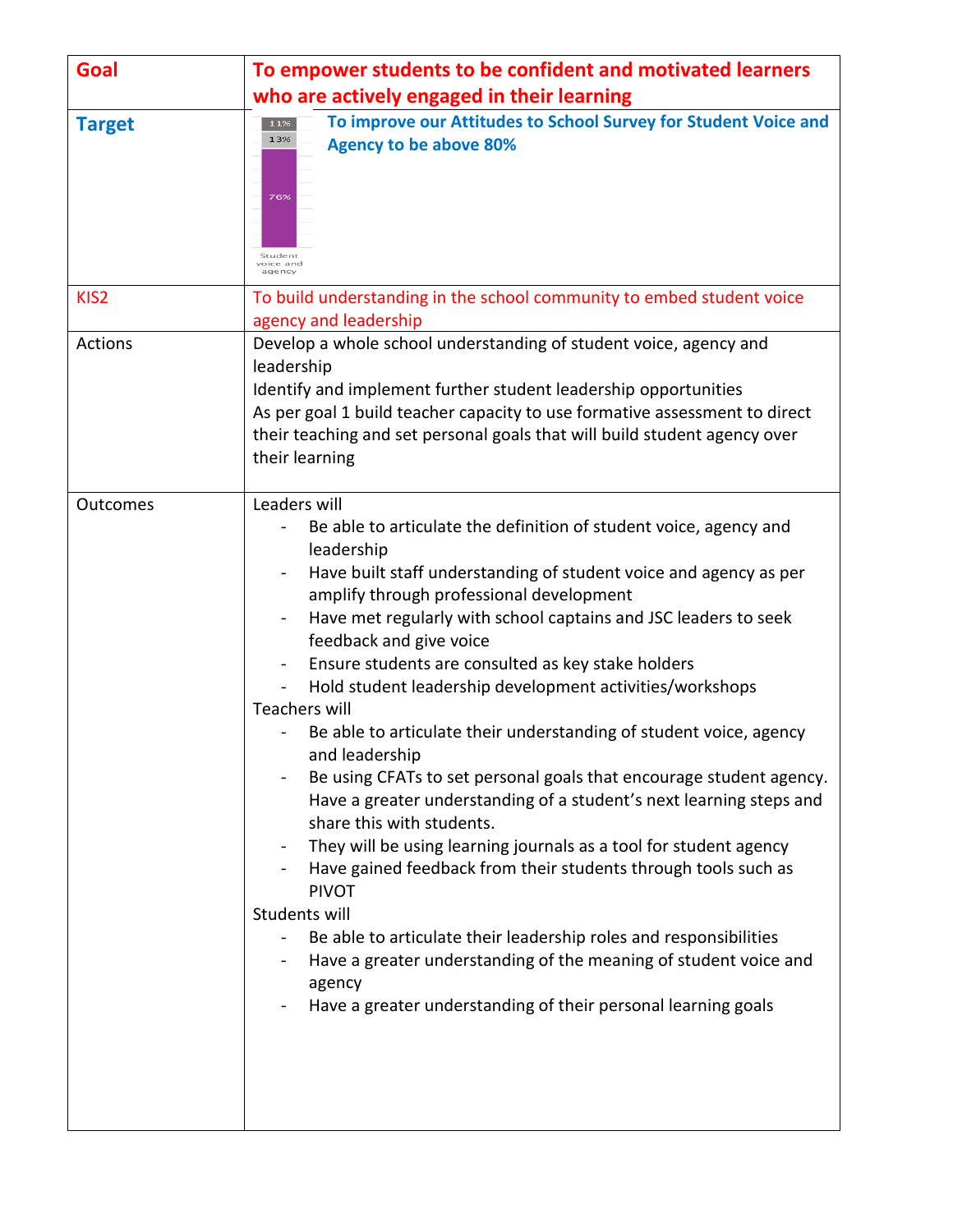| <b>Success Indicators</b> | Attitudes to School Survey: Improvements to results for Student Voice and<br>Agency<br>Leaders: Professional learning presentations, SIT & SWET action plans and<br>minutes, minutes from student leadership groups, documented student<br>leadership roles and responsibilities, additions to our curriculum framework<br>Teachers: SWET team developed documented leadership roles and<br>responsibilities, CFATs and planners/programs that demonstrate goal<br>setting, PIVOT results, peer observation notes<br>Students: record of personal goals, learning journals, improvements to<br>Attitudes to School Survey |
|---------------------------|---------------------------------------------------------------------------------------------------------------------------------------------------------------------------------------------------------------------------------------------------------------------------------------------------------------------------------------------------------------------------------------------------------------------------------------------------------------------------------------------------------------------------------------------------------------------------------------------------------------------------|
| <b>Activities</b>         | Professional development session on the Amplify document to build<br>teacher understanding of the definition of student voice, agency and<br>leadership. This PD will also be used to reflect on our current practice and<br>brainstorm ideas and ways to improve in this area.                                                                                                                                                                                                                                                                                                                                           |
|                           | Visit other schools that have excellent results and reputations for a high<br>level of student voice, agency and leadership to build our understanding<br>and gather ideas for Tyabb PS                                                                                                                                                                                                                                                                                                                                                                                                                                   |
|                           | Revisit the use of our Learning Journals as a tool to promote student agency<br>over their learning                                                                                                                                                                                                                                                                                                                                                                                                                                                                                                                       |
|                           | Develop roles and responsibilities for student leadership groups/positions.<br>Increase the expectations for these groups so that they are more<br>proactively involved in providing feedback and making decisions that affect<br>their welfare, engagement and learning.                                                                                                                                                                                                                                                                                                                                                 |
|                           | Redevelopment of the whole school house system                                                                                                                                                                                                                                                                                                                                                                                                                                                                                                                                                                            |
|                           | Student organised and led lunch time activities                                                                                                                                                                                                                                                                                                                                                                                                                                                                                                                                                                           |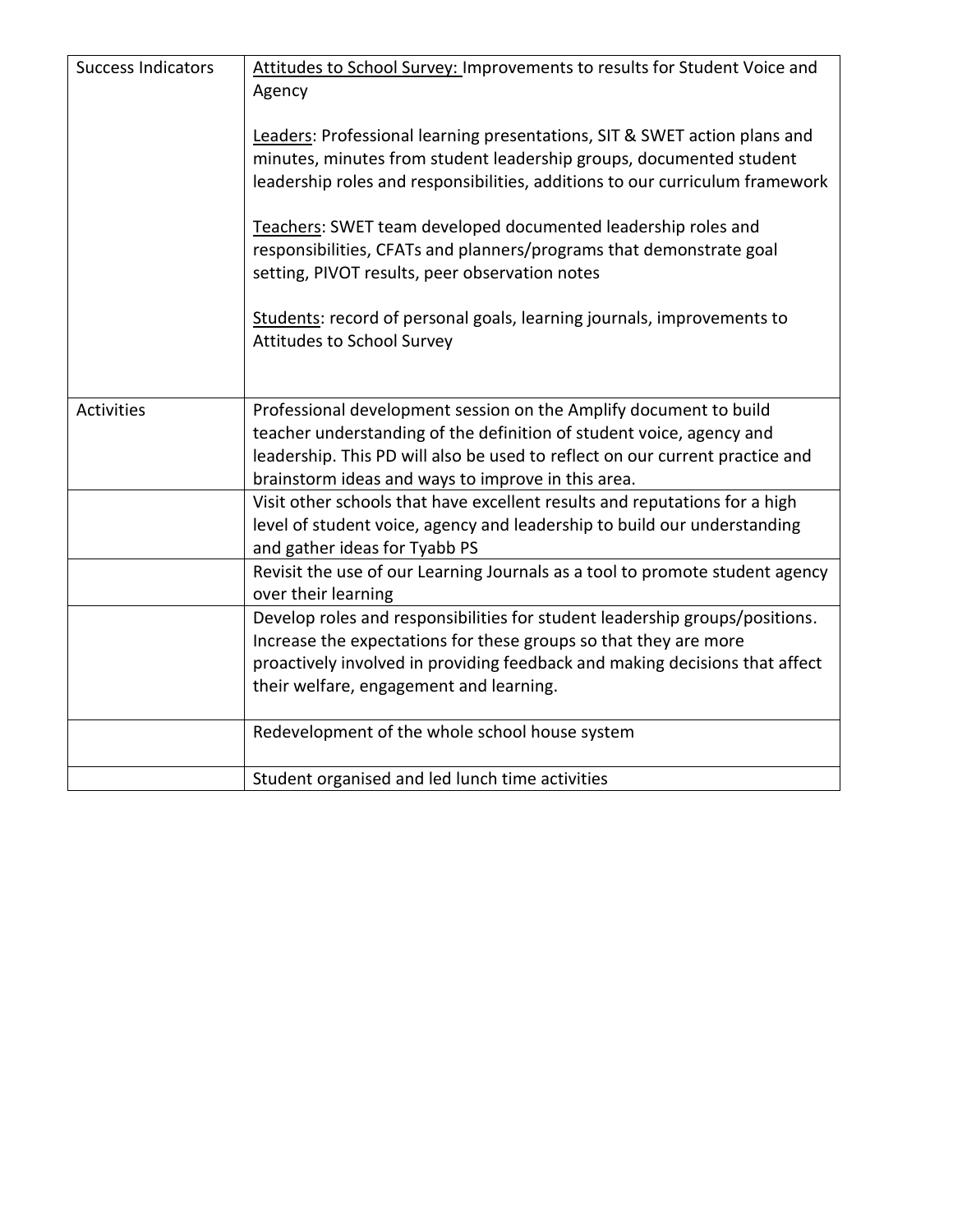| Goal 3           | To develop respectful and resilient students that display                                                                                                                                                                                                                                                                                                                                                                                                                                                                                                                                                                                                                                                                                                                                                                                                                                                                                                                                                                                                                                                                                                                                                                                                                                                                                                                                                                                                                                        |
|------------------|--------------------------------------------------------------------------------------------------------------------------------------------------------------------------------------------------------------------------------------------------------------------------------------------------------------------------------------------------------------------------------------------------------------------------------------------------------------------------------------------------------------------------------------------------------------------------------------------------------------------------------------------------------------------------------------------------------------------------------------------------------------------------------------------------------------------------------------------------------------------------------------------------------------------------------------------------------------------------------------------------------------------------------------------------------------------------------------------------------------------------------------------------------------------------------------------------------------------------------------------------------------------------------------------------------------------------------------------------------------------------------------------------------------------------------------------------------------------------------------------------|
|                  | behaviours and attitudes that reflect the school values.                                                                                                                                                                                                                                                                                                                                                                                                                                                                                                                                                                                                                                                                                                                                                                                                                                                                                                                                                                                                                                                                                                                                                                                                                                                                                                                                                                                                                                         |
| <b>Target</b>    | To improve our results in the Attitudes to School Survey in the following areas:<br>Domain: effective teaching practice for cognitive engagement<br><b>Classroom behaviour 84%</b><br>Students at this school treat teachers with respect 75%<br>Students at this school treat each other with respect 67%<br><b>Doman: Experience of Bullying</b><br>I have been hit, kicked hurt or threatened on purpose by another<br>student 20%<br>To improve results on our Parent opinion survey in the following areas:<br><b>Domain; Safety</b>                                                                                                                                                                                                                                                                                                                                                                                                                                                                                                                                                                                                                                                                                                                                                                                                                                                                                                                                                        |
|                  | Non experience of bullying - My child has been bullied recently at school 69%                                                                                                                                                                                                                                                                                                                                                                                                                                                                                                                                                                                                                                                                                                                                                                                                                                                                                                                                                                                                                                                                                                                                                                                                                                                                                                                                                                                                                    |
| KIS <sub>2</sub> | To develop a consistent approach to implementing and embedding the school<br>values                                                                                                                                                                                                                                                                                                                                                                                                                                                                                                                                                                                                                                                                                                                                                                                                                                                                                                                                                                                                                                                                                                                                                                                                                                                                                                                                                                                                              |
| <b>Actions</b>   | Develop a whole school understanding of our values eg respect<br>Further embed the consistent use of our values approach to behaviour<br>management within the classroom and playground<br>Explore new ways to build positive social skills and manage inappropriate<br>behaviours                                                                                                                                                                                                                                                                                                                                                                                                                                                                                                                                                                                                                                                                                                                                                                                                                                                                                                                                                                                                                                                                                                                                                                                                               |
| <b>Outcomes</b>  | Leaders will:<br>Model positive and respectful relationships at all times.<br>Model the school values and the use of the values chart<br>Provide professional development and involve staff in the planning and<br>$\overline{\phantom{a}}$<br>implementation of our values approach to behaviour management<br>Expect teachers to consistently enforce high expectations of behaviour with a<br>zero tolerance to physical contact<br>Regularly monitor the implementation of effective behaviour management<br>strategies and follow up with teachers if there is inconsistency<br>Support staff to use effective classroom management practices<br>Teachers will:<br>Understand and implement a consistent approach to student behaviour<br>management in the classroom and playground<br>Display and refer to the values chart both in classroom and specialist areas to<br>ensure consistency<br>Teachers will give related consequences both in the classroom and playground<br>$\overline{\phantom{a}}$<br>Teachers will be proactive in following up with related consequences following<br>the steps<br>Model behaviours and respectful relationships<br>Students will:<br>Understand our school values and be able to identify school expected<br>behaviours.<br>Display the behaviours associated with our values, show respect and<br>demonstrate positive behaviours.<br>Accept consequences for negative behaviours and reflect on their actions in<br>line with the school values |